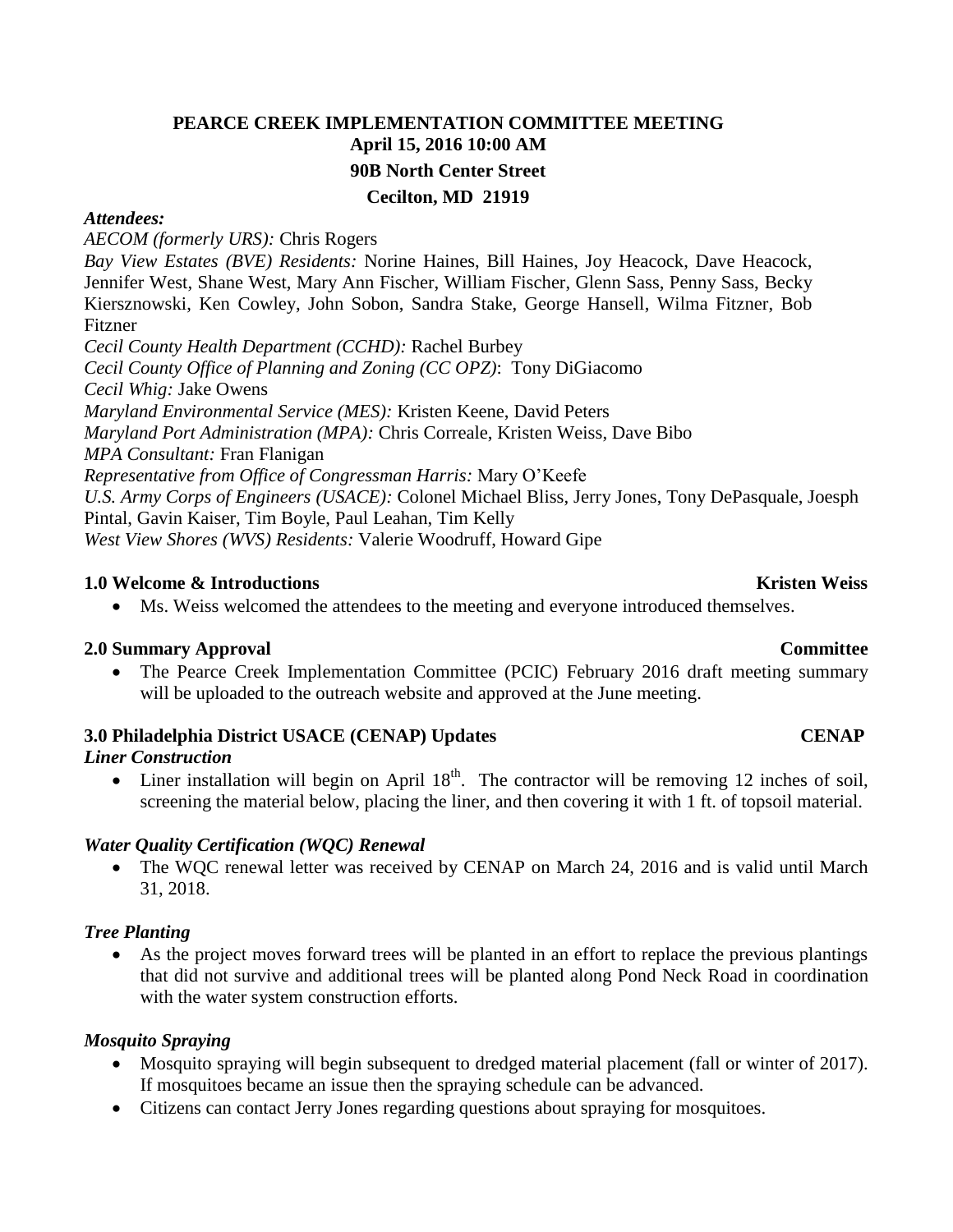## **4.0 Drinking Water Line Planning Progress Chris Rogers and Mayor Joe Zang**

#### *Water System Construction Updates*

- The water line project has been broken down into three contracts: the transmission main, the distribution main, and the on-lot work.
- The construction contract for the transmission main has been awarded to Eastern States Construction and the Notice to Proceed was issued. Construction will begin on April  $18<sup>th</sup>$ . Clearing and grading at the first chlorine injection station has begun.
- For the transmission main project, AECOM has revised the plans to show the waterline in the State Highway easement for the first pipe out of the Town of Cecilton. Revisions to the plan will not delay the project.
- The distribution main contract was awarded to Reybold Construction; the Notice to Proceed has not been issued. Construction should begin next month.
- The duration for both projects should take about a year. The on-lot work will begin after the distribution system is on-line; on-lot work is expected to start in about 12 months.
- AECOM has received 51 calls/emails requesting revisions or asking for inspections of homeowner lots for the on-lot waterline plans. AECOM will follow-up to perform the inspections and revisions.
- Another "What to Expect" informational meeting regarding on-lot construction will be held in the fall.

## **5.0 MPA Update** Kristen Weiss

## *Elected Official Outreach*

 MPA will be meeting with the elected officials in the spring to provide updates to the project as well as a site tour.

## *DMMP Advisory Committee Structure Review*

- The Dredged Material Management Program (DMMP) is a State Program that was set in statute in 2001 and has an Executive Committee that advises the Governor on long-term sustainable planning for dredged material management solutions.
- The DMMP Executive Committee is informed, staffed, and advised by a series of other advisory groups such as: the Bay Enhancement Working Group (BEWG) / Scientific and Technical Advisors; Masonville Citizen Advisory Committee; Pearce Creek Implementation Committee; Cox Creek Citizen Oversight Committee (COC); Hart-Miler Island COC; Citizen's Advisory Committee; and the Harbor Team.
- All of the committees meet regularly and report to the DMMP Management Committee, which has staff level representatives from the various departments and agencies involved in Maryland's DMMP (i.e. Maryland Department of the Environment (MDE), US Army Corps of Engineers (USACE), Chesapeake Bay Foundation (CBF), Maryland Department of Natural Resources (DNR), MPA, Maryland Department of Transportation (MDOT), and Environmental Protection Agency (EPA) Region 3).
- The DMMP Management Committee meets quarterly and works on recommendations, suggestions, and solutions that are presented and approved by the Executive Committee.
- The Executive Committee is comprised of the Chair of the Citizens Advisory Committee, the Commanders from the USACE (Philadelphia and Baltimore Districts), a representative from the